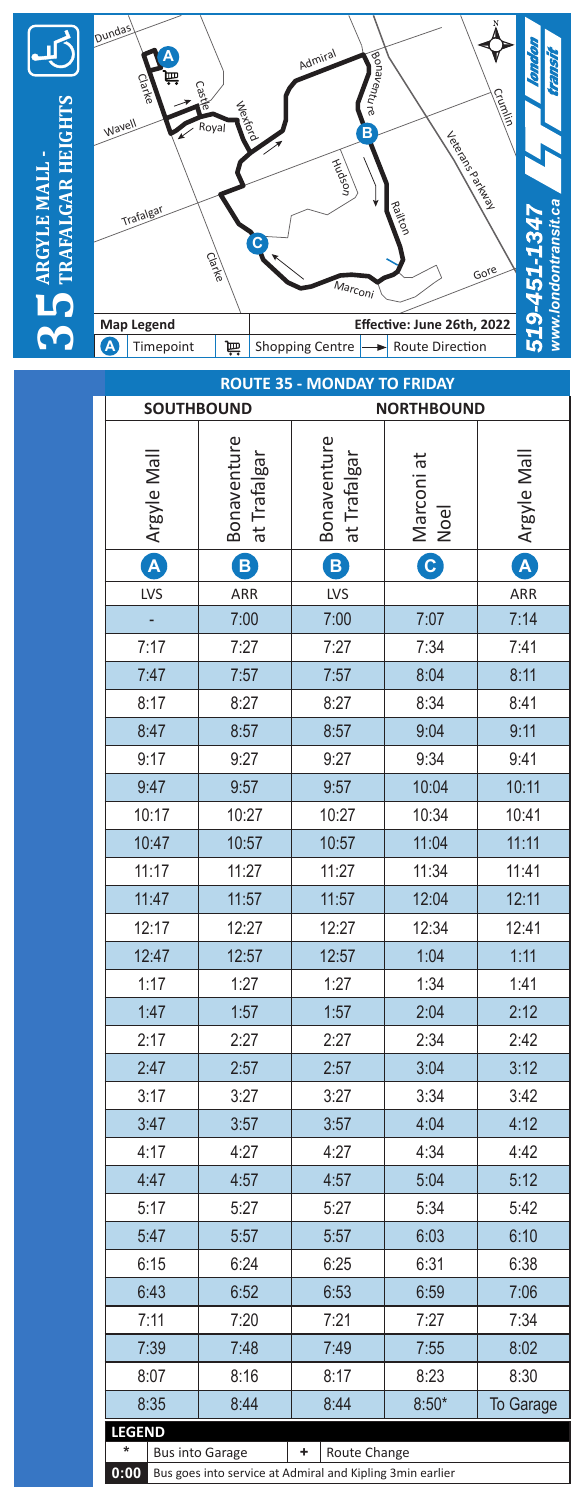| <b>ROUTE 35 - SATURDAY</b>             |                               |                               |                                                         |             |  |  |
|----------------------------------------|-------------------------------|-------------------------------|---------------------------------------------------------|-------------|--|--|
| <b>SOUTHBOUND</b><br><b>NORTHBOUND</b> |                               |                               |                                                         |             |  |  |
| Argyle Mall                            | đ<br>Bonaventure<br>Trafalgar | đ<br>Bonaventure<br>Trafalgar | Marconi at<br>Noel                                      | Argyle Mall |  |  |
| A                                      | B                             | $\left  \mathbf{B} \right $   | $\left[ \begin{matrix} \mathbf{C} \end{matrix} \right]$ | A           |  |  |
| LVS                                    | ARR                           | LVS                           |                                                         | ARR         |  |  |
|                                        | 8:00                          | 8:00                          | 8:06                                                    | 8:13        |  |  |
| 8:18                                   | 8:28                          | 8:28                          | 8:34                                                    | 8:41        |  |  |
| 8:46                                   | 8:56                          | 8:56                          | 9:02                                                    | 9:09        |  |  |
| 9:14                                   | 9:24                          | 9:24                          | 9:30                                                    | 9:37        |  |  |
| 9:42                                   | 9:52                          | 9:52                          | 9:58                                                    | 10:05       |  |  |
| 10:10                                  | 10:19                         | 10:19                         | 10:26                                                   | 10:33       |  |  |
| 10:38                                  | 10:47                         | 10:47                         | 10:54                                                   | 11:01       |  |  |
| 11:06                                  | 11:15                         | 11:15                         | 11:22                                                   | 11:29       |  |  |
| 11:34                                  | 11:43                         | 11:43                         | 11:50                                                   | 11:57       |  |  |
| 12:03                                  | 12:13                         | 12:13                         | 12:20                                                   | 12:27       |  |  |
| 12:33                                  | 12:43                         | 12:43                         | 12:50                                                   | 12:57       |  |  |
| 1:03                                   | 1:13                          | 1:13                          | 1:20                                                    | 1:27        |  |  |
| 1:33                                   | 1:43                          | 1:43                          | 1:50                                                    | 1:57        |  |  |
| 2:04                                   | 2:13                          | 2:13                          | 2:19                                                    | 2:27        |  |  |
| 2:32                                   | 2:41                          | 2:41                          | 2:47                                                    | 2:55        |  |  |
| 3:02                                   | 3:11                          | 3:11                          | 3:17                                                    | 3:25        |  |  |
| 3:30                                   | 3:39                          | 3:39                          | 3:45                                                    | 3:53        |  |  |
| 4:00                                   | 4:09                          | 4:09                          | 4:15                                                    | 4:23        |  |  |
| 4:28                                   | 4:37                          | 4:37                          | 4:43                                                    | 4:51        |  |  |
| 4:58                                   | 5:07                          | 5:07                          | 5:13                                                    | 5:21        |  |  |
| 5:26                                   | 5:35                          | 5:35                          | 5:41                                                    | 5:49        |  |  |
| 5:56                                   | 6:05                          | 6:05                          | 6:11                                                    | 6:18        |  |  |
| 6:23                                   | 6:32                          | 6:32                          | 6:38                                                    | 6:45        |  |  |
| 6:50                                   | 6:59                          | 6:59                          | 7:05                                                    | 7:12        |  |  |
| 7:17                                   | 7:26                          | 7:26                          | 7:32                                                    | 7:39        |  |  |
| 7:44                                   | 7:53                          | 7:53                          | $7:59*$                                                 | To Garage   |  |  |

| l LEGEND |                        |  |              |
|----------|------------------------|--|--------------|
| $\ast$   | <b>Bus into Garage</b> |  | Route Change |